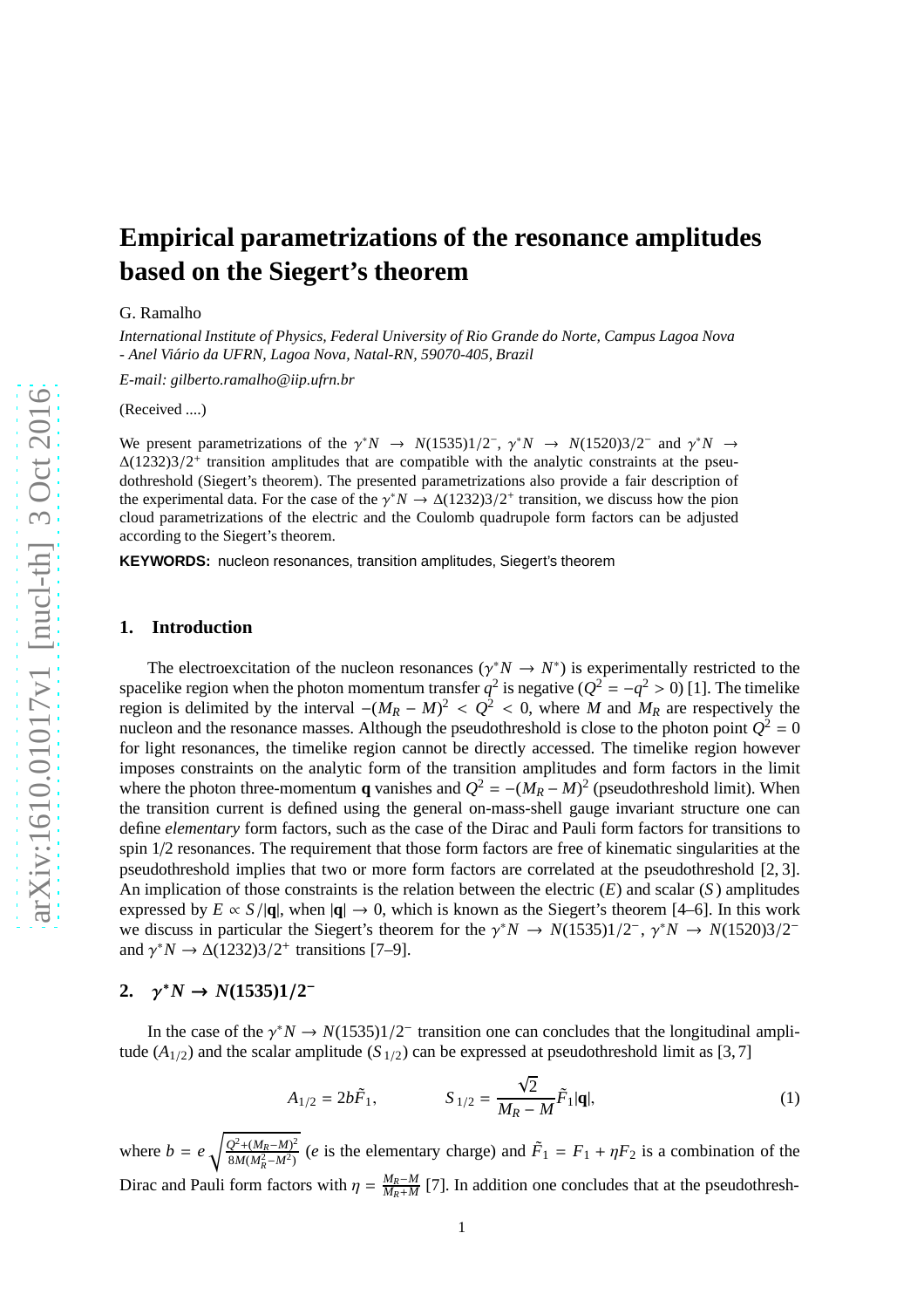old,  $\tilde{F}_1$  is finite and the functions  $F_1, F_2$  are free from kinematic singularities. The direct consequence of Eq. [\(1\)](#page-0-0) is  $A_{1/2} = \lambda S_{1/2}/|\mathbf{q}|$  with  $\lambda = \sqrt{2}(M_R - M)$ , which is equivalent to the Siegert's theorem, since  $E \propto A_{1/2}$ . The result  $S_{1/2} \propto |\mathbf{q}|$  in particular can be interpreted as a consequence of the orthogonality between the nucleon and the  $N(1535)1/2^-$  states [7].

A parametrization of the amplitude  $S_{1/2}$  compatible with the Siegert's theorem is presented in Fig. 1 (left panel) with the label MAID-SG [7]. This parametrization differs from the MAID2007 parametrization [5] which fails to describe the Siegert's theorem. The constraint from the Siegert's theorem is responsible for the inflection of the function  $S_{1/2}$  near the pseudothreshold in the MAID-SG parametrization. In the right panel we present the results for the kinematic-free form factors *F*<sup>1</sup> and *F*2. More details can be found in Ref. [7].



**Fig. 1.**  $\gamma^* N \to N(1535)1/2^-$  transition. At the left: Amplitude  $S_{1/2}$ , comparison between a parametrization compatible with the Siegert's theorem (MAID-SG) and MAID2007. At the right: Representation of the Dirac  $(F_1)$  and Pauli  $(F_2)$  form factors (MAID-SG). Data from Ref. [10].



**Fig. 2.**  $\gamma^* N \to N(1520)3/2^-$  transition. At the left: Comparison between transverse amplitudes  $A_{1/2}$ and  $A_{3/2}$  ( $v = \sqrt{3}$ ). At the right: Comparison between the form factors  $G_E$  and  $\kappa G_C$ , with  $\kappa = \frac{M_R - M}{2M_R}$ . Data from Ref. [10].

### **3.** γ <sup>∗</sup>*N* → *N***(1520)3**/**2** −

In the case of the  $\gamma^* N \to N(1520)3/2^-$  transition the analytic structure (singularity-free form factors) requires the following dependence of the amplitudes near the pseudothreshold

<span id="page-1-0"></span>
$$
M_{2-} = O(|\mathbf{q}|^2),
$$
  $E_{2-} = O(1),$   $S_{1/2} = O(|\mathbf{q}|),$  (2)

where *M*<sub>2−</sub>, *E*<sub>2−</sub> and *S*<sub>1/2</sub> are the magnetic, electric and scalar amplitudes [3, 4]. When expressed in terms of the transverse amplitudes,  $A_{1/2}$  and  $A_{3/2}$ , one can conclude that the first condition from Eq. [\(2\)](#page-1-0) imply that  $A_{1/2} = A_{3/2}/\sqrt{3}$ . In addition, at the pseudothreshold the last two amplitudes are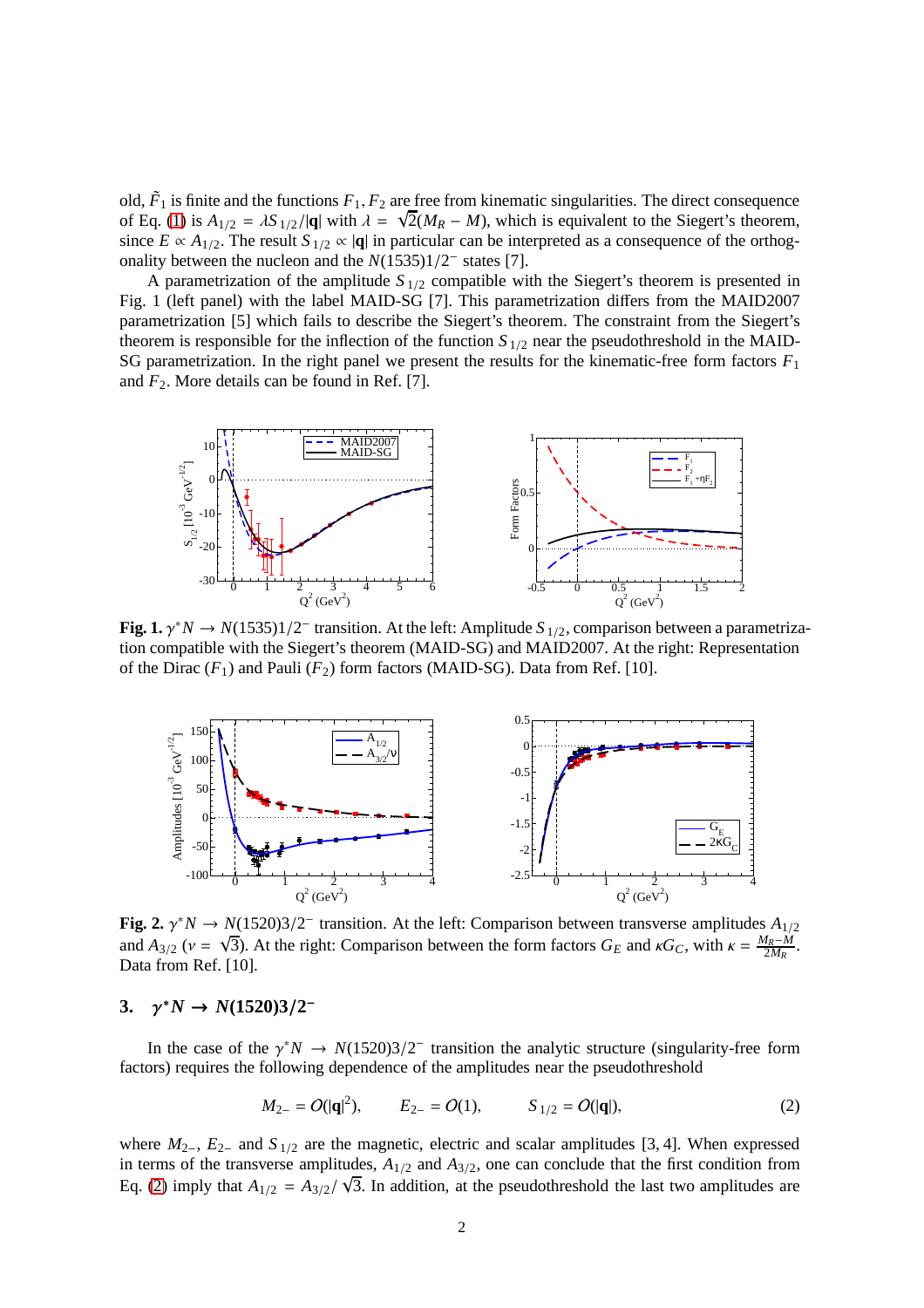related by  $\frac{1}{2}E_{2-} = \lambda S_{1/2}$  [3, 8]. Using the parametrizations for  $A_{1/2}$ ,  $A_{3/2}$  and  $S_{1/2}$  one can calculate the transition form factors  $G_M$ ,  $G_E$  and  $G_C$ . At the pseudothreshold  $G_E = \frac{M_R - M}{M_R} G_C$ . Parametrizations of the data compatible with the previous two conditions are presented in Fig. 2. In the figure we can see that both conditions are satisfied in the lower limit of  $Q^2$ . More details can be found in Ref. [8].

### **4.** γ <sup>∗</sup>*N* → ∆**(1232)3**/**2** +

The  $\gamma^* N \to \Delta(1232)3/2^+$  transition can be characterized by the amplitudes  $A_{1/2}, A_{3/2}$  and  $S_{1/2}$ , or alternatively by the magnetic  $(G_M)$  electric  $(G_E)$  and Coulomb  $(G_C)$  form factors. The pseudothreshold limit implies that

<span id="page-2-0"></span>
$$
\frac{E_{1+}}{|q|} = \lambda \frac{S_{1/2}}{|q|^2}, \qquad \lambda = \sqrt{2}(M_R - M), \tag{3}
$$

which is equivalent to the relation between electric and Coulomb quadrupole form factors:  $G_E$  =  $\frac{M_R-M}{2M_R}$  *G*<sub>*C*</sub> [11]. A parametrization of the data (MAID-SG2) [8] compatible with the previous condition is presented in the left panel of Fig. 3. The present form of the Siegert's theorem, Eq. [\(3\)](#page-2-0) differs from the more common form  $E_{1+} = \lambda S_{1/2}/|\mathbf{q}|$  [5, 6] by a factor of  $1/|\mathbf{q}|$ . This factor is however necessary in order to obtain the correct relation between form factors at the pseudothreshold [8].

In the central and right panel of Fig. 3 we present the ratios  $R_{EM}$ ,  $R_{SM}$  associated with the form factor data for  $G_E$  and  $G_C$  corresponding to the MAID-SG2 parametrization, for larger values of  $Q^2$ . The MAID-SG2 parametrization is based on rational functions of  $Q^2$ , inducing the falloffs  $G_E \propto$  $1/Q^4$ ,  $G_C \propto 1/Q^6$  for very large  $Q^2$ , as expected from pQCD [8].



**Fig. 3.**  $\gamma^* N \to \Delta(1232)3/2^+$  transition. At the left: Functions  $G_E$  and  $\kappa G_C$  with  $\kappa = \frac{M_R - M}{2M_R}$ . At the center: Results for  $R_{EM} \equiv -\frac{G_E}{G_M}$ . At the right: Results for  $R_{SM} \equiv -\frac{|q|}{2M_R}$ *G<sup>E</sup>*  $\frac{G_E}{G_M}$ . Data from Ref. [10].

## 5.  $\gamma^* N \to \Delta(1232)3/2^+ - G_E$  and  $G_C$  parametrizations

The Siegert's theorem has been discussed in the literature in the context of constituent quark models [8, 12]. The main conclusion is that a consistent description of the transition current requires the inclusion of processes beyond the impulse approximation at the quark level. This means that twobody exchange currents that include quark-antiquark states are important for the description of the form factors near the pseudothreshold and at low *Q* 2 [12]. Those contributions are also refereed to as meson cloud contributions.

When we consider the one-body level (impulse approximation) the Siegert's theorem is trivially satisfied since the baryon wave functions based on valence quark contributions lead to vanishing form factors at the pseudothreshold as a consequence of the orthogonality between states. For the  $\gamma^* N \rightarrow \Delta(1232)3/2^+$  this was shown explicitly in Ref. [9] based on a covariant quark model [13–15].

The problem becomes more complex when we consider contributions associated with the meson cloud (beyond impulse approximation). Considering the  $\gamma^* N \to \Delta(1232)3/2^+$  transition, there are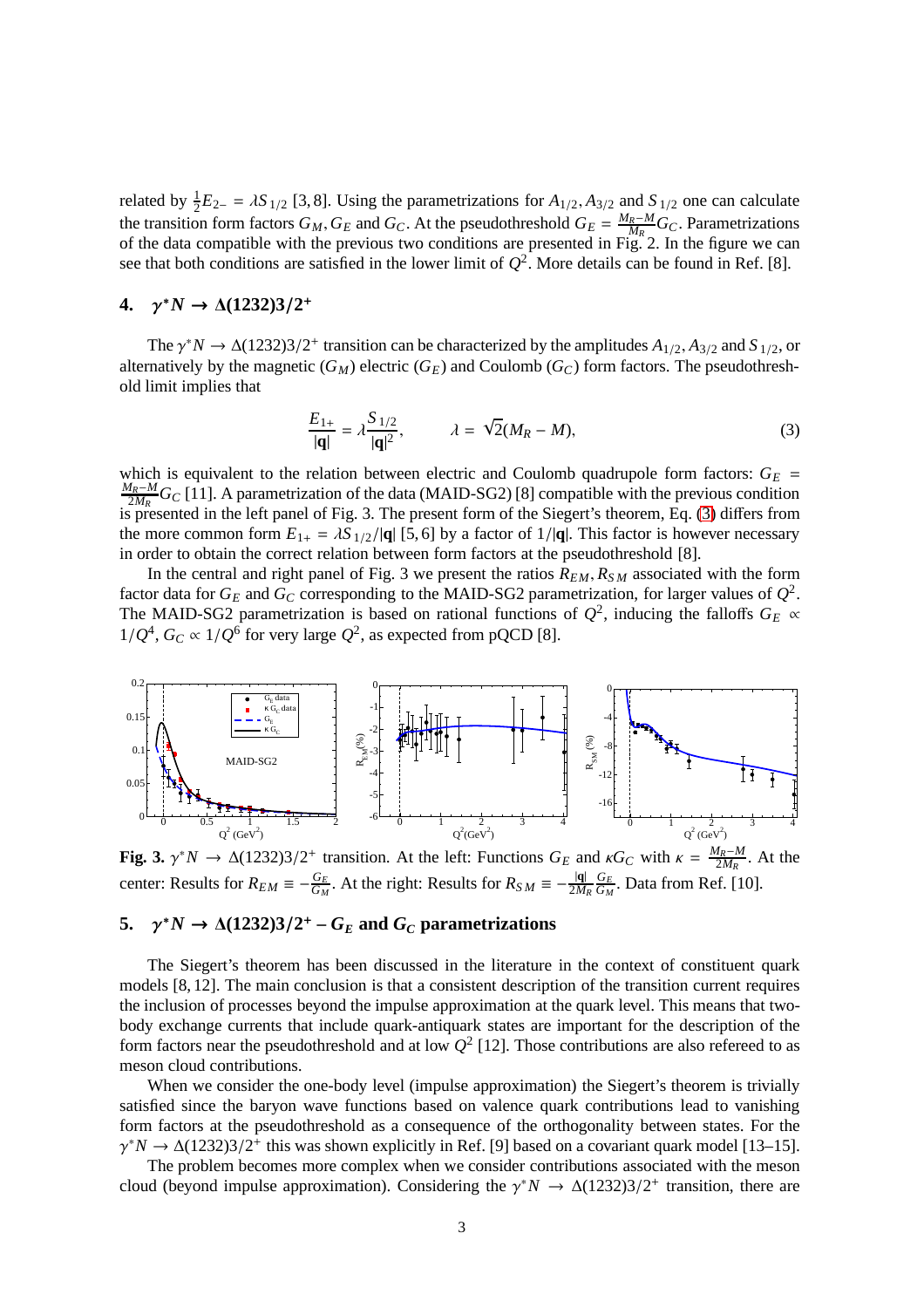parametrizations of the pion cloud contributions for the quadrupole form factors  $G_E$  and  $G_C$  derived in the large- $N_c$  limit that relate those form factors with the electric form factor of the neutron ( $G_{En}$ ) [16, 17]

<span id="page-3-0"></span>
$$
G_E^{\pi}(Q^2) = \left(\frac{M}{M_{\Delta}}\right)^{3/2} \frac{M_{\Delta}^2 - M^2}{2\sqrt{2}} \tilde{G}_{En}(Q^2), \qquad G_C^{\pi}(Q^2) = \left(\frac{M}{M_{\Delta}}\right)^{1/2} \sqrt{2} M M_{\Delta} \tilde{G}_{En}(Q^2), \tag{4}
$$

where  $M_{\Delta}$  is the mass of the  $\Delta$  and  $\tilde{G}_{En} = G_{En}(Q^2)/Q^2$ . One can however show that Eqs. [\(4\)](#page-3-0) are not compatible with the Siegert's theorem. Using  $G_{En} \simeq -\frac{1}{6}r_n^2Q^2$ , for small values of  $Q^2$ , one concludes that  $G_E^{\pi} - \kappa G_C^{\pi} = O(1/N_c^2)$  at the pseudothreshold. A better approximation can be obtained by modifying  $G_E^{\pi}$  with a factor  $1/(1+Q^2/(M_{\Delta}^2-M^2))$ , which corresponds to a relative correction of  $1/N_c^2$  at the pseudothreshold. The value of  $G_E^{\pi}$  at  $Q^2 = 0$  is however unchanged. Using the new form for  $G_E^{\pi}$ , one has  $G_E^{\pi} - \kappa G_C^{\pi} = O(1/N_c^4)$  at the pseudothreshold, which corresponds to a significant improvement comparative to the parametrizations from Eqs. [\(4\)](#page-3-0) [9].

Combining the new parametrizations for  $G_E^{\pi}$  and  $G_C^{\pi}$  with a contributions from the valence quark core estimated by the covariant spectator quark model extrapolated from lattice QCD data [15, 18], one obtains an estimate of the form factors  $G_E$  and  $G_C$  compatible with the Siegert's theorem up to  $1/N_c^4$  corrections. The results are presented in Fig. 4. The results are in excellent agreement with the data.



**Fig. 4.** Form factors *G<sup>E</sup>* and *G<sup>C</sup>* obtained using the improved large-*N<sup>c</sup>* parametrization for the pion cloud contributions (see description in the text) combined with an estimate from the valence quark contributions [9, 15]. The bands indicate relative variation of  $1/N_c^2$ . Data from Ref. [10].

### **6. Summary and conclusions**

We discussed the constraints associated with the Siegert's theorem for the  $\gamma^* N \to N(1535)1/2^-$ ,  $\gamma^* N \to N(1520)3/2^-$  and  $\gamma^* N \to \Delta(1232)3/2^+$  transition amplitudes. In all cases we obtain a relation between the electric and scalar amplitudes given by  $E \propto S/|\mathbf{q}|$  when  $|\mathbf{q}| \to 0$ . For the  $\gamma^* N \to$ ∆(1232)3/2 + transition, the previous relation has to be corrected by a factor of 1/|**q**|, since the exact condition is  $G_E = \kappa G_C$ , and  $G_E \propto E/|\mathbf{q}|$ ,  $G_C \propto S/|\mathbf{q}|^2$ . For the  $\gamma^* N \to N(1520)3/2^-$  transition there is an extra relation between the transverse amplitudes at the pseudothreshold.

For all the transitions we propose parametrizations compatible with the data and with the Siegert's theorem. For the case of the  $\gamma^* N \to \Delta(1232)3/2^+$  we discuss the constraints of the Siegert's theorem to the parametrizations of the pion cloud contributions for the quadrupole form factors. Moreover we propose a parametrization for  $G_E^{\pi}$  which improves the agreement with the Siegert's theorem and gives a good description of the empirical data.

**Acknowledgments:** This work is supported by the Brazilian Ministry of Science, Technology and Innovation and by the project "Science without Borders" from the Conselho Nacional de Desenvolvimento Científico e Tecnológico (CNPq) 400826/2014-3.